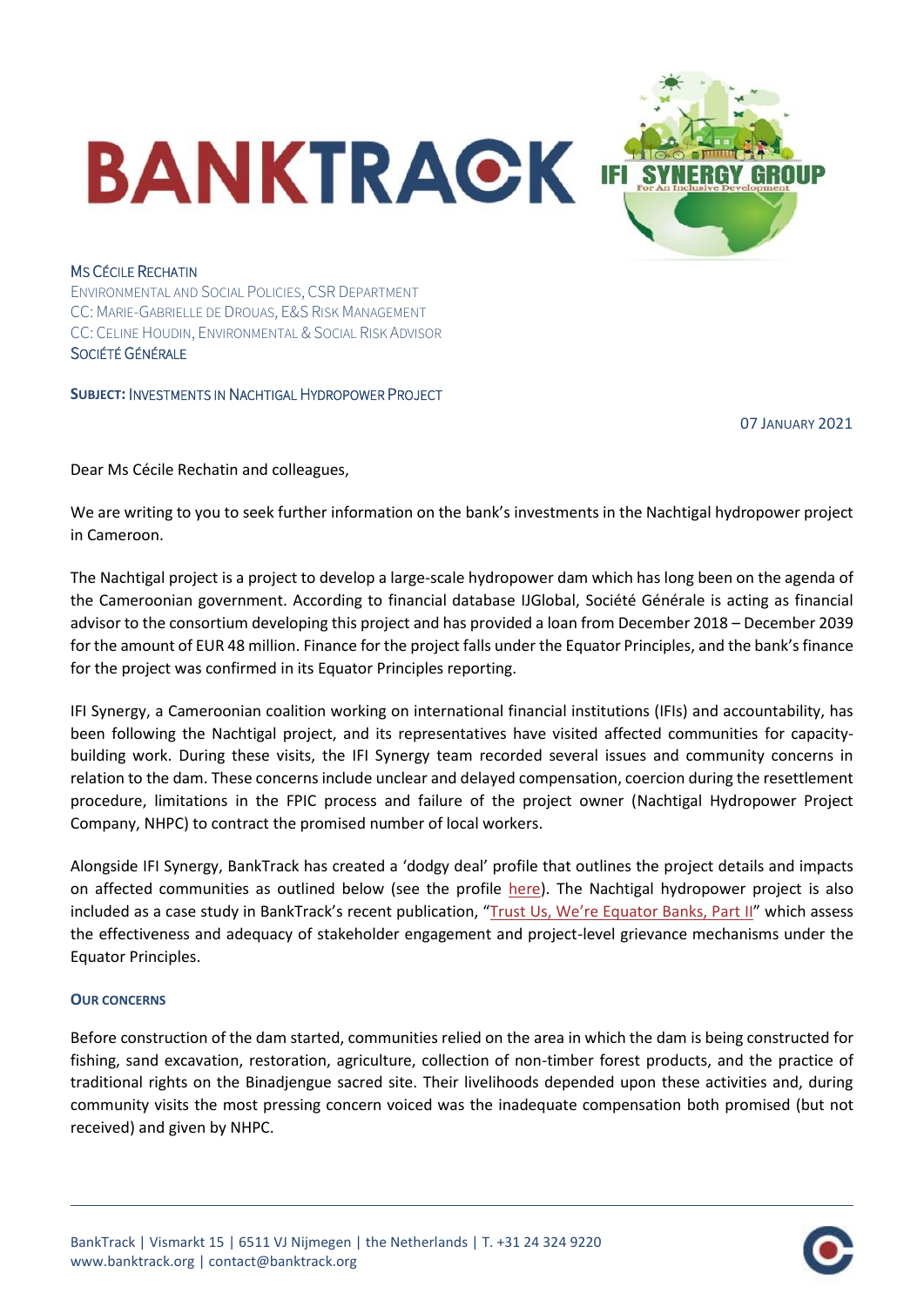Community members did not have any room to negotiate or disagree with what had been offered to them by NHPC and several community members complained that they were absent during the inventory of properties as well as during the payment of compensation. Fisherfolk, who are no longer able to access the river where the dam is being constructed, have received less compensation than agreed during consultations and considerably less than they would have earned with continued fishing in the area. Those fisherfolk who decided to stop fishing have not received any compensation, despite promises made during consultations.

A coalition of fisherfolk wrote letters to NHPC asking for this promised compensation but have still not received it. Sanders, who collect and sell sand from the area where the dam is being constructed, face a similar predicament. Only a few sanders, located in what NHPC calls the 'red zone' (the dam's direct flooding zone), have received financial compensation, and this is less than they previously earned. The majority of sanders, those located in 'blue and green zones', are still waiting for compensation.

The consultations were conducted poorly by the company, as these zones were not mutually agreed upon by both parties. As such, sanders from 'blue and green zones' are now seeking to be included in the 'red zone' in order to receive compensation. Furthermore, loss of access to clean water, sacred sites and forest products cannot be easily compensated with money. IFC Performance Standard 5 requires the project to improve or restore the livelihoods and economic standards of displaced persons. The current situation is that community members' livelihoods have been degraded and compensation has not been adequate.

In addition to compensation, community members tell us that NHPC made promises during the consultations that they have not yet complied with. For example, NHPC promised to recruit local workers for the construction of the project, but so far, the percentage of locals working for NHPC is low and young fishermen and sanders remain unemployed. We have no access to the information that outlines agreements on how many locals would be recruited by NHPC and neither do the communities. NHPC also promised to asphalt roads, however it appears that the company does not have the capacity to do this and community members now understand that theses promises will not be fulfilled.

The consultation meetings conducted by NHPC in 2015 were reported by community members to be threatening environments where individuals were unable to raise their concerns. Communities described them as an opportunity for the company to present the project and its financial partners, explain that impacted communities will suffer from construction, and to present them with compensation. Additionally, communities have been unable to access the full environmental and social impact studies, including the Environmental and Social Management Plan, the Resettlement and Compensation Action Plans, the Livelihood Restoration Plan, the Biodiversity Action Plan and the Archaeological Resource Management Plan. According to IFC Performance Standard 1, the client should provide communities with access to the relevant information and assessment documentation.

According to the information provided by different communities during IFI Synergy's visits, communities were unaware that a project-level grievance mechanism is in place. Affected communities, including sanders, fishermen and other community members, have filed petitions and written letters directly to NHPC asking it to uphold their promises regarding compensation, which remain unanswered. NHPC did not indicate to community members that a mechanism is in place which they could use to file their complaints.

On the 20<sup>th</sup> November 2020, IFI Synergy attended a meeting with NHPC in its office in Yaounde to discuss the above-mentioned concerns of affected communities. IFI Synergy recommended that the company organise meetings with communities, NHPC and IFI Synergy to discuss grievances and share detailed reports of all the environmental and social action plans. However, to date, NHPC has not implemented either of these recommendations.